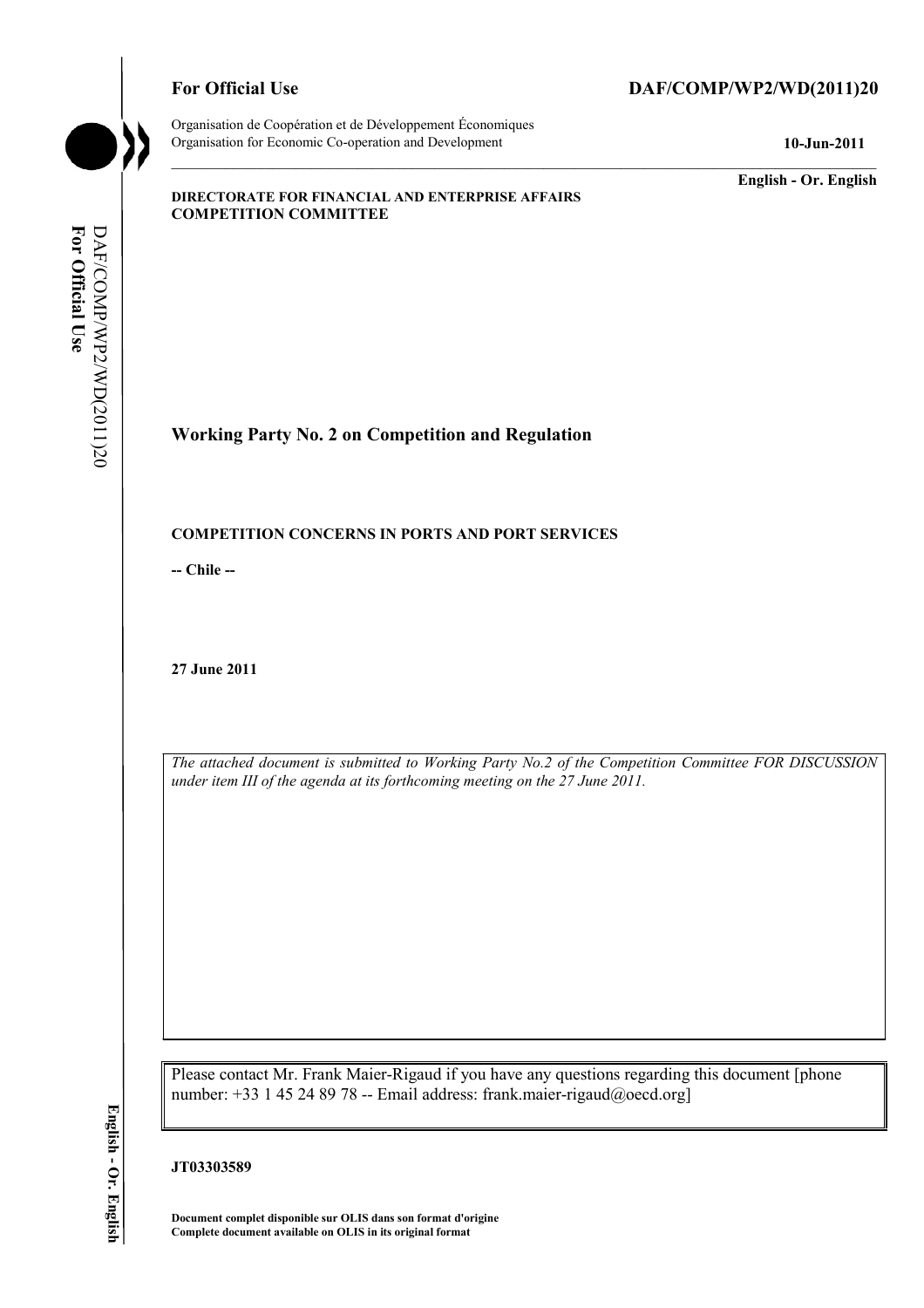## **1. The Framework**

1. Chile is situated in the South-West region of South America and has a coast line of 3,998 miles. It is an open economy that has followed a highly export oriented growth model during the past decades. Thus efficiency in maritime transport and hence development in port facilities is crucial for the competitiveness of our products.

2. In the mid-nineties, Chile faced significant constraints that prevented investment in development of new port facilities and the extension of existing ones. The main public ports at the time were owned by *Emporchi*, a state-controlled enterprise that was unable to attract investors to participate in the construction of new port facilities. Since the privatization wave of the late seventies, *Emporchi* was not the only port owner and manager. A few privately-owned ports begun to challenge *Emporchi*'s business in some segments. Some of these privately-owned ports were for private use only, but some others allowed open or public use. In addition, long-term contracts between *Emporchi* and private parties for ports' management reduced the scope of activities *Emporchi* had performed in the past.

3. These restraints were seen as a threat to the Chilean growth model that was highly dependent on exports and foreign trade. Capacity of existing port facilities was considered insufficient and thus unable to support this growth model. Furthermore, the coastal morphology and the absence of natural harbours did not facilitate the construction of new ports at a reasonable cost. Facilities for supporting activities in ports, such as warehousing, were also scarce and due to their location –most of them in urban areas– there were limited alternatives for expansion.

4. In order to overcome this adverse scenario, the government designed a long-term program for developing state-owned ports. The purpose of the program was to attract investment and to promote intraport competition as well as competition between ports. The program included submitting a bill to the Congress, which was finally approved as Act  $N^{\circ}$  19.542/1997 (hereafter, 'ports' Act'). The Act replaced *Emporchi* by 10 state-owned companies (hereafter 'port SOEs', or, in singular, 'port SOE'), each of them in charge of exploiting one state-owned port, mainly by means of private participation (concessions). Their main duty was to allocate by means of concessions port facilities (in particular, anchor fronts or terminals), among interested parties. Two concession regimes for terminals were applied: one allowing for vertical integration between the concessionaire of port services and the supporting services in the dock area (*mono-carrier* system), and the second allowing for different companies providing supporting services in the dock area (*multi-carrier* system).

5. This regulatory change has proved to be successful. Tenders for concessions began progressively in order to facilitate adaptation. In 2006 there were 10 state-owned ports for public use who's facilities had been granted in concession or were about to be granted, in addition to 15 privately-owned ports for public use and 11 privately-owned ports for private use.

6. In relevant cases and for the reasons mentioned above, port facilities have been considered crucial by competition authorities. In fact, port facilities in Chile present producers of exported goods with significant advantages, which are very difficult to duplicate. This highlights the importance of stimulating investment and competition in port services.

7. This contribution presents the provisions of the ports' Act and the subsequent regulations that attempted to remedy competition concerns present since the very design of the long-term program for developing state-owned ports (II). Section III mentions how these provisions have been enforced by Competition Authorities, followed by an overview of recent relevant case law around the assessment of ports' competitive impact (IV). Concluding remarks are presented in the final section (V).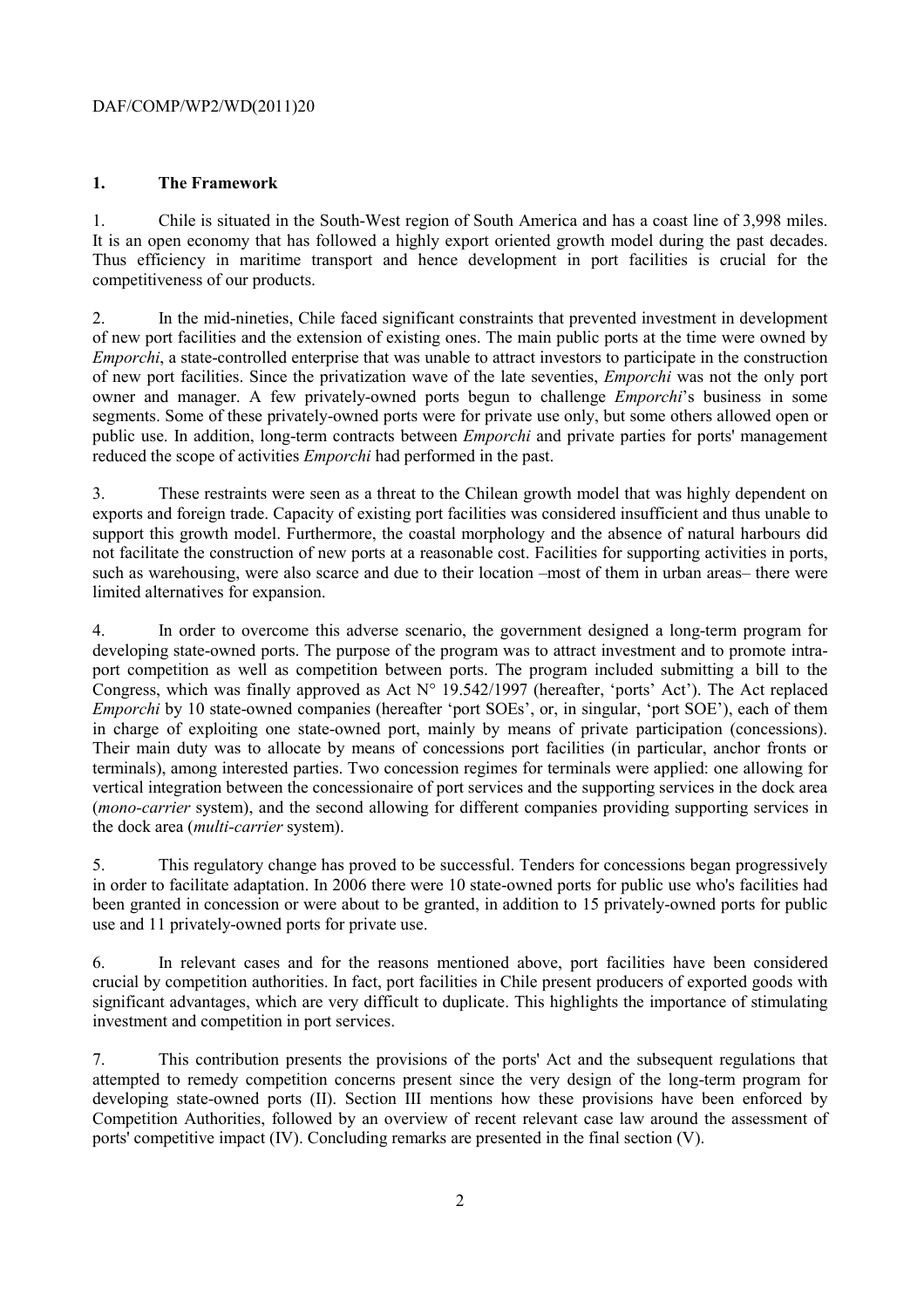# **2. Ensuring competition in the ports' Act provisions**

8. The ports' Act and the subsequent regulation (*reglamento*) consider different provisions aimed at safeguarding competition principles in the sector of ports.

9. First, the provisions define a number of activities that can be performed by the private sector only, such as loading and unloading cargo and carrying it between the dock and the ship or vice versa. Several other activities, such as warehousing, are considered best to be performed by the private sector instead of the port's SOE itself (ports' Act, article 5).

10. Second, any form of participation by a private party in the exploitation of port facilities, whether by concession, lease, or by joint corporation with the port SOE, should be preceded by an open tender (ports' Act, article 7).

11. Third, the exploitation of anchor fronts is a major activity that the port SOE should perform through of private party, by granting concession for up to 30 years (ports' Act, article 14).

12. Fourth, article 21 of the ports' Act makes Competition Act explicitly applicable to port SOEs' conducts.

13. Fifth, the use of each anchor front is subject to internal regulation issued by the corresponding port SOE and approved by the Ministry of Transports. The internal regulation should be based on technical criteria, be objective and ensure compliance with non-discrimination principles. This internal regulation is included in the tender conditions (ports' Act, article 22).

14. Sixth, among other, the port SOEs boards' statutory functions include: to promote competition within the corresponding port; to ensure non-discrimination among the port users; to preserve and reinforce levels of productivity, efficiency and competitiveness in the port's management. (ports' Act, article 31).

15. Seventh, the ports' Act calls for additional regulation (*reglamento*) to define the aspects of tender design, with the aim to –according to the ports' Act– set up stable conditions for tender proceedings, facilitate competition and ensure fairness among port facilities concessionaires and between them and private port owners. (ports' Act, article 51).

16. Eighth, aiming to safeguard competition, the ports' Act considers three cases where the Competition Authority (formerly, the *Comisión Preventiva Central*, today, the Competition Tribunal or 'TDLC'<sup>1</sup>), should review the conditions of tenders called by port SOEs, when granting concession of an anchor front:

- 1. If in the corresponding administrative region, the only anchor front capable of supplying services to the largest ship model (*nave de diseño*) is about to be granted in concession, tender conditions for the concession should be reviewed by the Competition Authority (ports' Act, article 53);
- 2. If in the corresponding administrative region, the only anchor front capable of supplying services to the largest ship model (*nave de diseño*) is being operated under a multi-carrier scheme (i.e. various companies offering services in the dock area), and it is about to be granted in concession under a mono-carrier scheme, tender conditions should be reviewed by the Competition Authority (ports' Act, article 23);

 1

TDLC stands for *Tribunal de Defensa de la Libre Competencia*.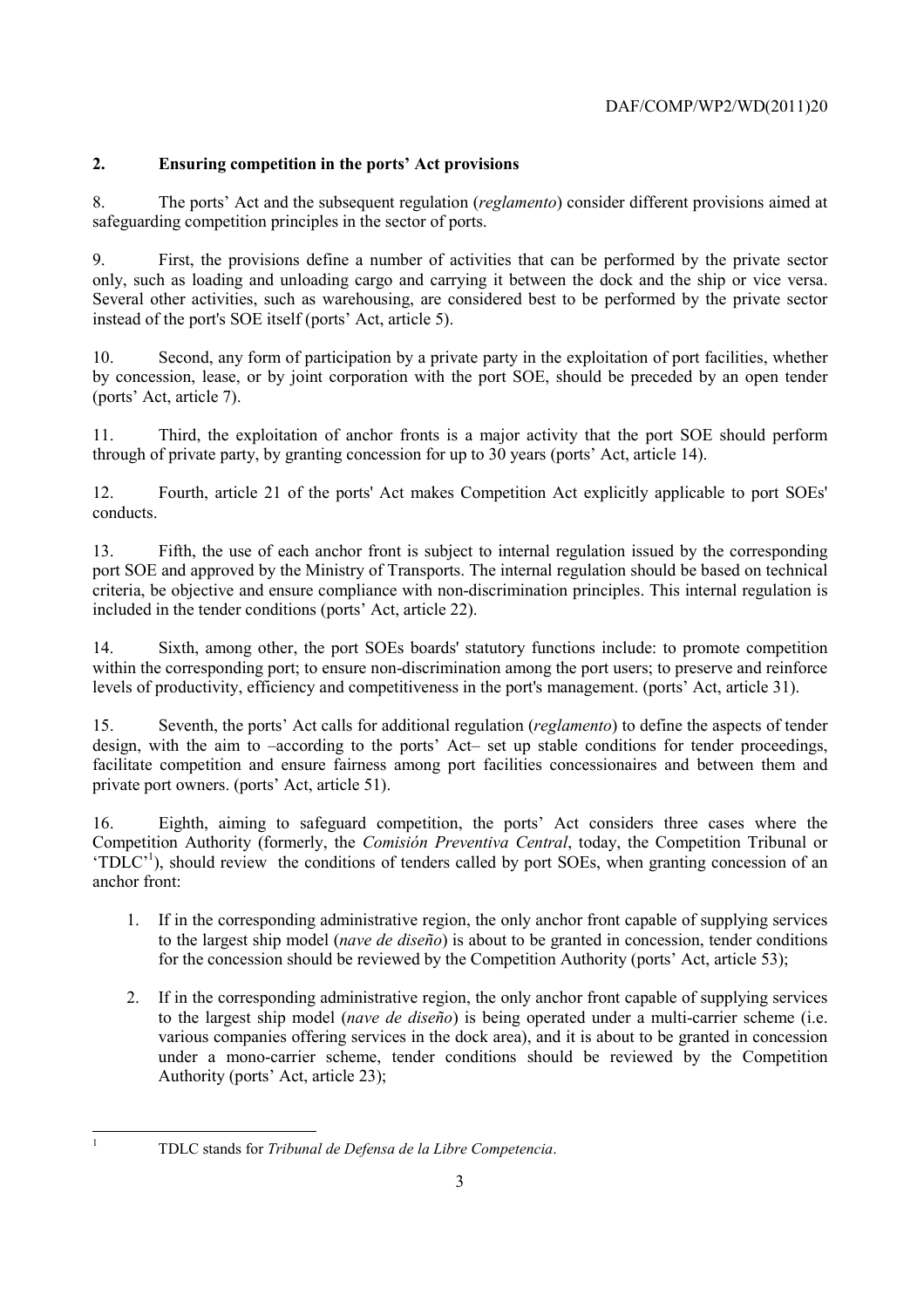3. If a concessionaire is interlinked with concessionaires of other anchor fronts capable of supplying services to the largest ship model (*nave de diseño*), in the same port or any other port in the same region, tender conditions should be reviewed by the Competition Authority (ports' Act, article 14).

17. The conditions determined by the Competition Authority should be abided by the port SOEs in the design of tenders.

18. The following section (III) describes cases where Competition Authorities have, as required by the Act, defined tender conditions aimed to reduce risks in competition associated with vertical or horizontal integration. A description of cases regarding competition and ports with broader considerations is contained in section IV.

## **3. Enforcing ports' Act competition provisions**

19. In 1998, a year after the enactment of the ports' Act, three major port SOEs requested the Competition Authority to review the competitive conditions for the tenders of port facilities in the three main ports of the country. The request had been submitted by the port SOEs of Valparaiso, San Antonio and Talcahuano-San Vicente, jointly representing 60% of the total cargo transferred by Chilean ports. The three companies had decided that a mono-carrier scheme would be more appropriate than a multi-carrier scheme<sup>2</sup>.

20. The Competition Authority in charge at the time (*Comisión Preventiva Central*) reviewed the proposed tender conditions submitted by the port SOEs and issued a report (*Dictamen N° 1045, August 21st, 1998*). The authority considered that the proposed provisions of tender conditions ensuring equal access, non-discrimination and duty to deal by the concessionaire (i.e. preventing abuse of dominance) were already in the Act and the subsequent regulation and hence concluded that there was no need to repeat them in the tender terms. On the contrary, the authority was cautious and strict regarding vertical and horizontal integration caps, as detailed in what follows.

21. On horizontal integration, the Competition Authority set the following conditions: (i) If a business group owns more than 15% of the corporate concessionaire of an anchor front, the group or its members are not allowed to own directly or indirectly more than 15% of another corporate concessionaire of an anchor front in a public port of the same administrative region; and (ii) Business groups or its members owning private ports in more than 15% of the capital are not allowed to own directly or indirectly more than 15% of a corporation concessionaire of an anchor front in a public port of the same administrative region.

22. Parties involved are given a period to adjust to these conditions which should also be included in the bylaws of any corporate concessionaire. Port SOEs have the power to terminate the concession in case of infringement.

23. On vertical integration, the Competition Authority set the following limitation: The group of 'relevant users' cannot own more than 40% of political rights, economic rights or both in the corresponding corporate concessionaire. 'Relevant users' is a concept defined by the Competition Authority as, by and large, any user –or the business group it belongs to or any member of the latter– who transfers a significant amount of cargo in the corresponding administrative region and in the corresponding anchor front.

 $\frac{1}{2}$ 

According to the ports' Act, in a mono-carrier scheme only one company is allowed to offer services in the dock area; in a multi-carrier scheme, several.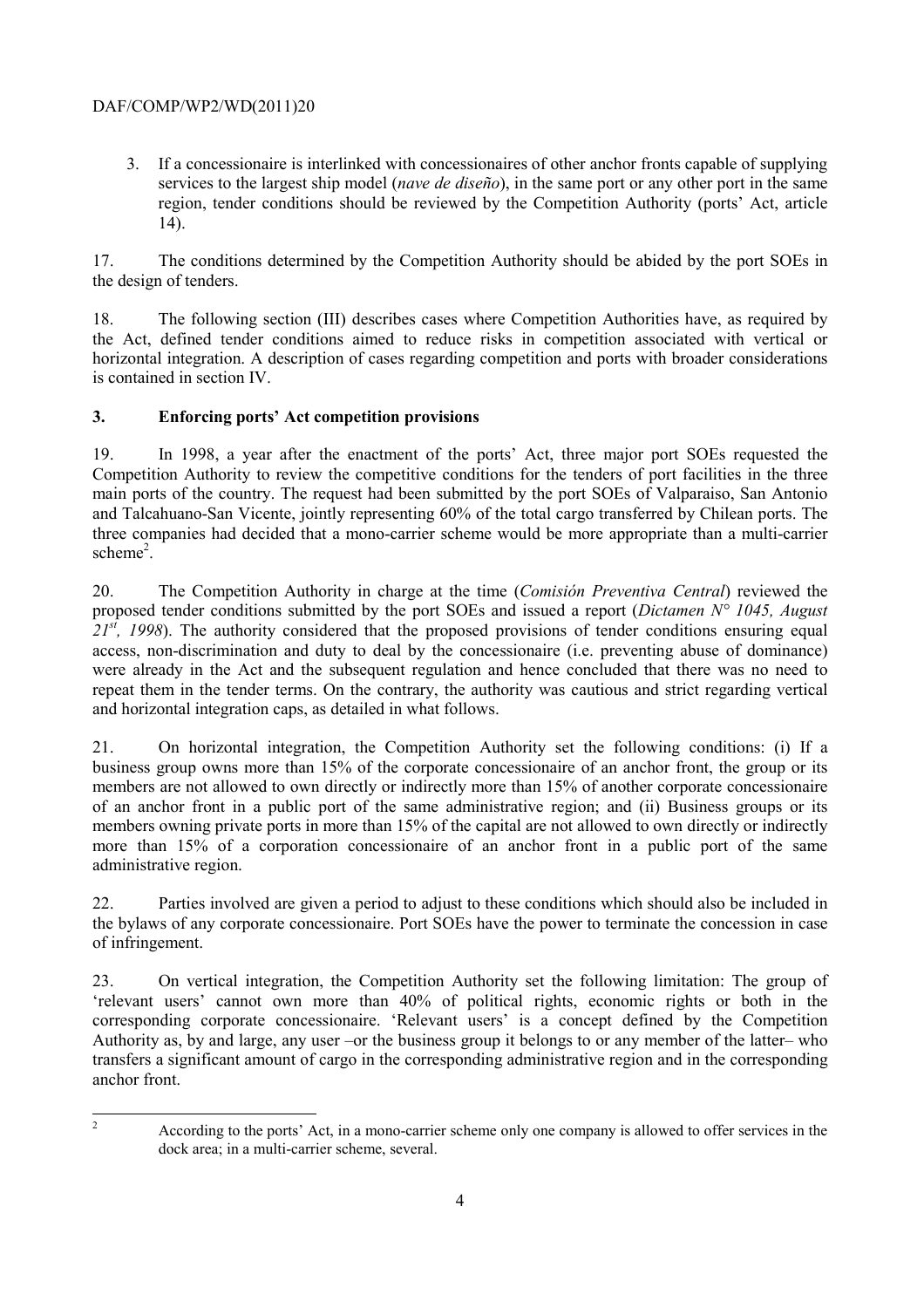24. The corporate concessionaire's bylaws should include the aforementioned limitation and instruct the stockholders to divest shares, in case of exceeding the limits. Concessionaires should report to the port SOE every three months about their stockholder interlinks deemed relevant for these purposes. Port SOEs can unilaterally terminate the concession in case of infringement of these conditions, considered as a serious breach of the concession contract.

25. These provisions regarding restrictions on horizontal and vertical integration should last for the entire concession term, though they can be subject to revision after request of a concessionaire after the completion of 5 years of the concession contract. The revision of conditions, by the port SOE, should be preceded by a review by the Competition Authority, who should evaluate the current competition conditions in the market and the impact of potential reduction of the ownership limits.

26. As was likely to expect, the report of the Competition Authority was challenged by potential bidders of tenders for concessions already members of the ports and/or maritime services' industries. However, challenges were dismissed. It was understood that the *Comisión Preventiva* was acting not in its general jurisdiction as a Competition Authority, but under a special clause of the ports' Act that did not provide for appeal against the issued report<sup>3</sup>.

27. More than five years have passed since the first concessions were granted. In 2006, the concessionaire of San Antonio port SOE requested a revision of the limits on vertical integration. The Competition Tribunal was entitled to decide on the issue. It reduced the restriction, allowing the concessionaire's corporation to be owned by the group of relevant users by up to 60% (instead of the former  $40\%$  cap)<sup>4</sup>.

28. Beyond this first group of concessions in the ports of San Antonio, Valparaíso and Talcahuano-San Vicente, subsequent concessions were initiated by other port SOEs. Iquique  $(2000)^5$ , Antofagasta  $(2002)^6$  and Arica  $(2004)^7$ , followed a quite similar path before the competition authorities.

29. Since the Competition Tribunal was established, in 2004, additional tenders for concessions have been subject to review, particularly in 2009<sup>8</sup>. In some cases, the TDLC has challenged the tender criteria for adjudication<sup>9</sup>.

 3 Challenges motivated the issuing of the following decision: *Comisión Preventiva Central, Dictamen N° 1046, September 1st, 1998; Comisión Resolutiva, Resolución N° 529, September 9th, 1998; Comisión Resolutiva, Resolución N° 530, September 30th, 1998; and Supreme Court, December 9th, 1998, docket number 3177-98.* 

<sup>4</sup> *Tribunal de Defensa de la Libre Competencia, Resolución N°11, January 24th, 2006.*

<sup>5</sup> At the time of the tender for concession, no request was submitted before the Competition Authority. However, in 2004, the concessionaire and a stockholder submitted a consultation before the Competition Tribunal regarding whether the limitations contained in *Dictamen N° 1280* –basically the same as *Dictamen*  $N^{\circ}$  1045– were applicable in their case, allegedly, no. The Competition Tribunal dismissed the submission, ruling that limitations were in force and applicable. *Tribunal de Defensa de la Libre Competencia, Sentencia N°3, June 29th, 2004.*

<sup>6</sup> *Comisión Preventiva Central, Dictamen N° 1209, June 20th, 2002.*

<sup>7</sup> *Comisión Preventiva Central, Dictamen N° 1280, January 16th, 2004.*

<sup>8</sup> San Antonio port SOE requested a review twice in 2009, and others included Coquimbo port SOE and Valparaíso port SOE, both in 2009. *Tribunal de Defensa de la Libre Competencia, Informes N°3, N°4, N°5 and N°6, 2009.*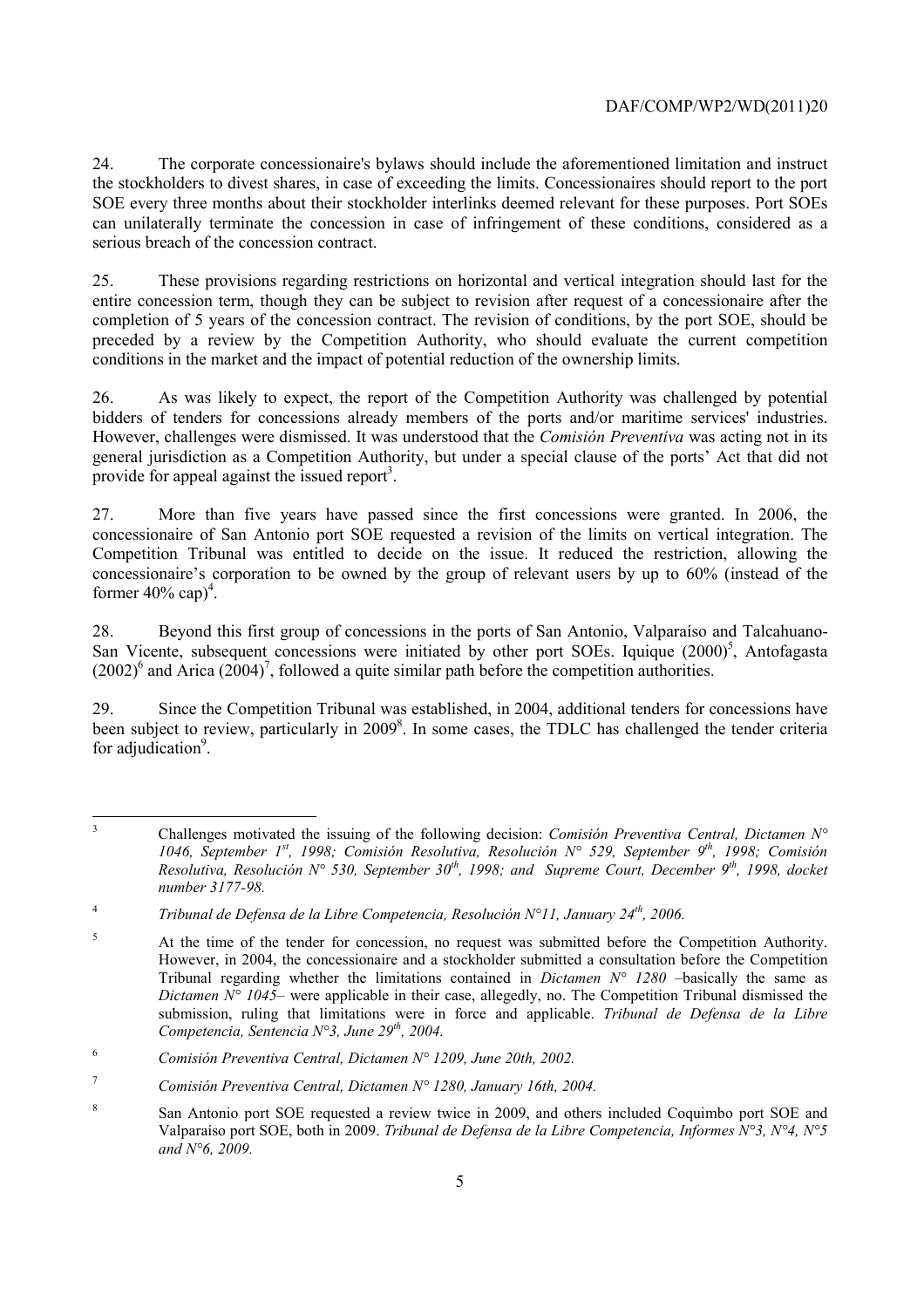## **4. Recent case law on competition and ports**

#### *4.1. Competition constraints in ports*

30. In competition authorities' decision making, several elements have been identified as potentially limiting concessionaire's abuses. This section explores the significance of constraint mechanisms with a special focus on alternative modes of transport, use of ports located in nearby areas and competing terminals within a port.

## *4.1.1. Alternative modes of transport*

31. Substitution by alternative modes of transport have been explicitly analysed when a competition case regarding transportation services has been raised<sup>10.</sup> So far, alternative modes of transport are not considered as an effective constraint in the framework of analysis for assessing ports' market power.

32. For international exports cargo, considering the geographical location of Chile as well as the type and destination of products exported, it is unlikely that alternative modes of transport can substitute maritime transport in many relevant sectors. Hence, alternative modes of transport are not considered as an effective constraint to ports' market power. On the contrary, for cabotage, alternative modes of transport seem a likely constraint. However, there are no available cases to illustrate the point so far.

## *4.1.2. Ports located in nearby areas (inter-port competition)*

33. One of the aims of the ports' Act was to promote and reinforce competition among ports. From the point of view of users, a port has a scope of influence which may overlap with the scope of influence of another port. Being this the case, the likelihood of competition between these ports increases as does the effectiveness of reciprocal discipline. This is the case of San Antonio and Valparaíso as well as Talcahuano and San Vicente. In addition, sometimes there is a privately owned-public use port which scope of influence also overlaps with the others $^{11}$ .

34. The existence of an actual or potential competitive port restricting potential abuses by the port in question has been assessed in a few cases.

35. In *Sal Punta de Lobos* a salt producer challenged exclusionary conducts (mainly, sham litigation) by an incumbent who vertically integrated salt production and private port services –including facilities for salt transportation and warehousing. The Competition Tribunal's condemnatory ruling in this case assessed

- -<br>9 <sup>9</sup> For instance, imposing the lowest tariffs for users as the adjudication criteria, challenging broad discretion powers of the SOE to declare the tender void, and challenging the basis for calculating the rent to be paid by the concessionaire to the SOE, *Tribunal de Defensa de la Libre Competencia, Informe N°6, October 15th, 2009, section 9.2.*
- <sup>10</sup> *E.g. Tribunal de Defensa de la Libre Competencia, Sentencia N° 55, June 21st, 2007, discarding* substitution of land and maritime transportation for air cargo transport, held that international cargo carried by air is particular in nature (light weight, small volume, need of expedient service) and different from cargo carried internationally by land or sea (Rc. 16°, 17°), upheld by the Supreme Court. *Tribunal de Defensa de la Libre Competencia, Sentencia N° 95, January 14th, 2010, held that air transport from the* continent to Eastern Island may be considered as an imperfect substitute for maritime transportation (Rc. 15°), upheld by the Supreme Court.
- 11 This is the case, for instance, of *Ventanas* port, who's scope of influence overlaps with San Antonio's and Valparaiso's scopes of influence, even though *Ventanas* is oriented to bulk transfer rather than containers.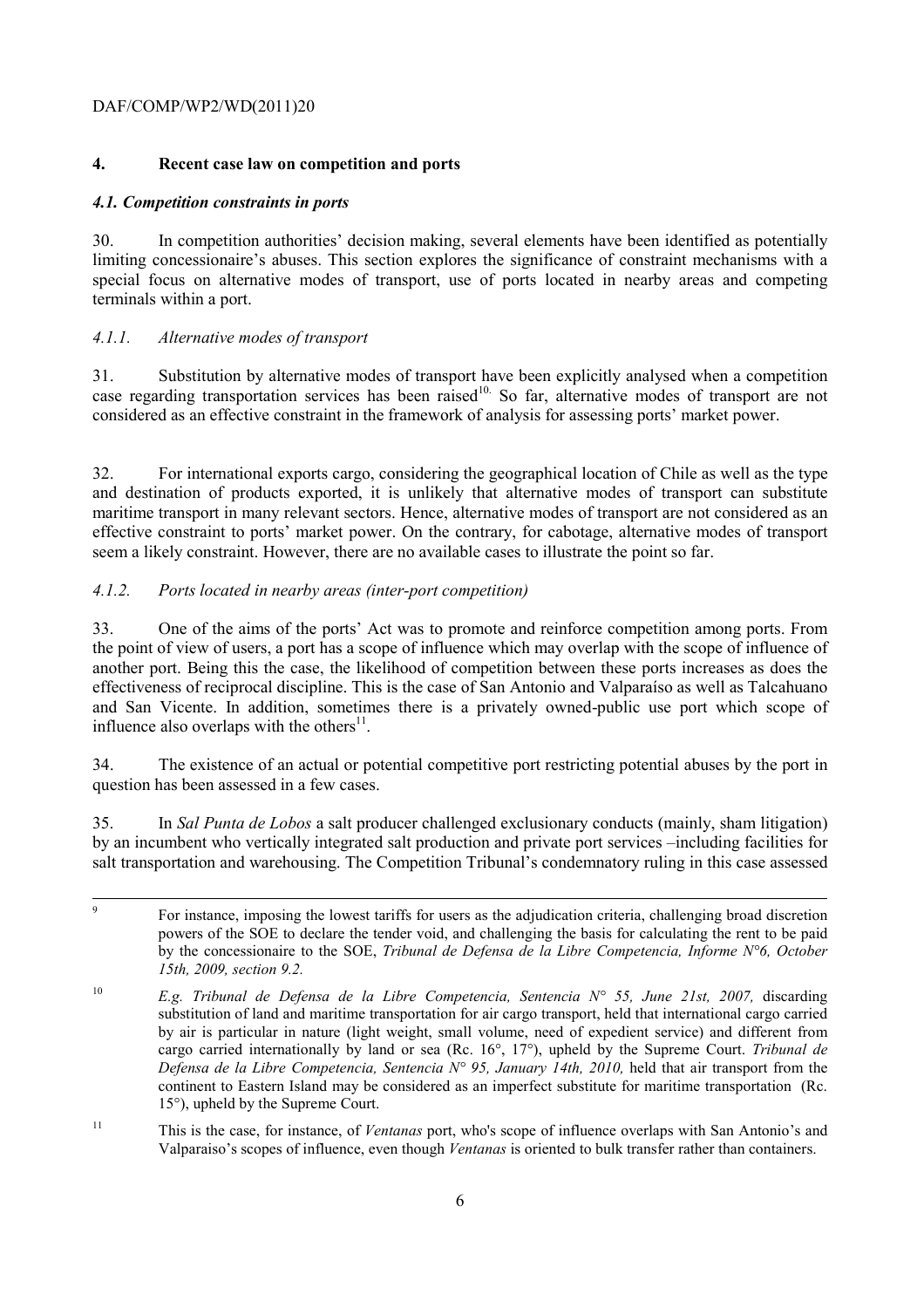the likelihood for the plaintiff to build an alternative port. An expert's report submitted during the proceedings had identified no less than 6 locations available for building a new port for salt transportation. However, the TDLC taking into account the distance from the salt production sites, first reduced the alternatives to only two. Later, it totally discarded alternative ports, the main reason being the lack of production volumes significant enough to justify the costs of building an alternative port<sup>12</sup>.

36. In the case of *AES Gener vs. Electroandina,* these two power carbon generator companies discussed the access to carbon port facilities owned by one of them. The option of constructing another competitive port or using alternative ports was assessed during the trial. Parties settled before the issuing of the ruling by the TDLC. The TDLC only ruled on the price adjustment clause, under the request of the parties $^{13}$ .

37. The analysis performed by the TDLC when issuing reports, as required by the ports' Act, demonstrates that the mere existence of a port which scope of influence overlaps with the scope of another is not a sufficient condition to guarantee effective competition. There are several additional criteria to consider such as the kind of cargo (containers vs. bulk), size of the ships available to anchor (panamax vs. post-panamax) and operational efficiency (i.e. volume of cargo transferred), which are crucial for identifying the real degrees of substitution. In this sense, evidence of substitution should be submitted for each case, in order to demonstrate, for instance, whether it is effective for users to switch ports along a relevant period of time. Capacity restrictions and the likelihood of new investment in order to extend capacity are also crucial factors for this task  $14$ .

## *4.1.3. Competing terminals within a port (intra-port competition)*

38. So far, intra-port competition has taken place mostly between the corresponding port SOE and the concessionaires. This is so, because only recently multiple anchor fronts have been granted in concession by the same port  $SOE<sup>15</sup>$ .

39. In order to guarantee a level playing field, the port SOE has the legal duty to not discriminate and to issue regulations for the use of each anchor front. In addition, the port SOEs' boards have the legal duty to promote competition within the corresponding port among different terminals.

#### *4.2. Port facilities and market power*

40. Many decisions of the Competition Authorities have identified elements conferring market power to port services whether regarding a specific case or ports in general in Chile. Reasons around entry barriers are the most common.

 $12$ <sup>12</sup> *Tribunal de Defensa de la Libre Competencia, Sentencia N° 47, December 5th, 2006* (Rc. 59°-72°)

<sup>13</sup> *Tribunal de Defensa de la Libre Competencia, Sentencia N° 36, January 31st, 2006.*

<sup>14</sup> For an illustration on these points, *Tribunal de Defensa de la Libre Competencia, Informe N°6, October 15th, 2009, section 8 and subsequent,* where degrees of competition between specific terminals of the ports of Valparaíso and San Antonio were assessed.

<sup>&</sup>lt;sup>15</sup> In fact, port SOE San Antonio granted in concession in May 2011 a second terminal for 20 years. For this tender, the current concessionaire of the other anchor front in San Antonio was not allowed to participate, according to the TDLC's report. The press highlighted the outcome of the tender since the incumbent and the new concessionaire each represent major business groups in Chile (Luksic/Claro and Matte/Angelini, correspondingly). El Mercurio, B6, Friday May 6<sup>th</sup> 2011.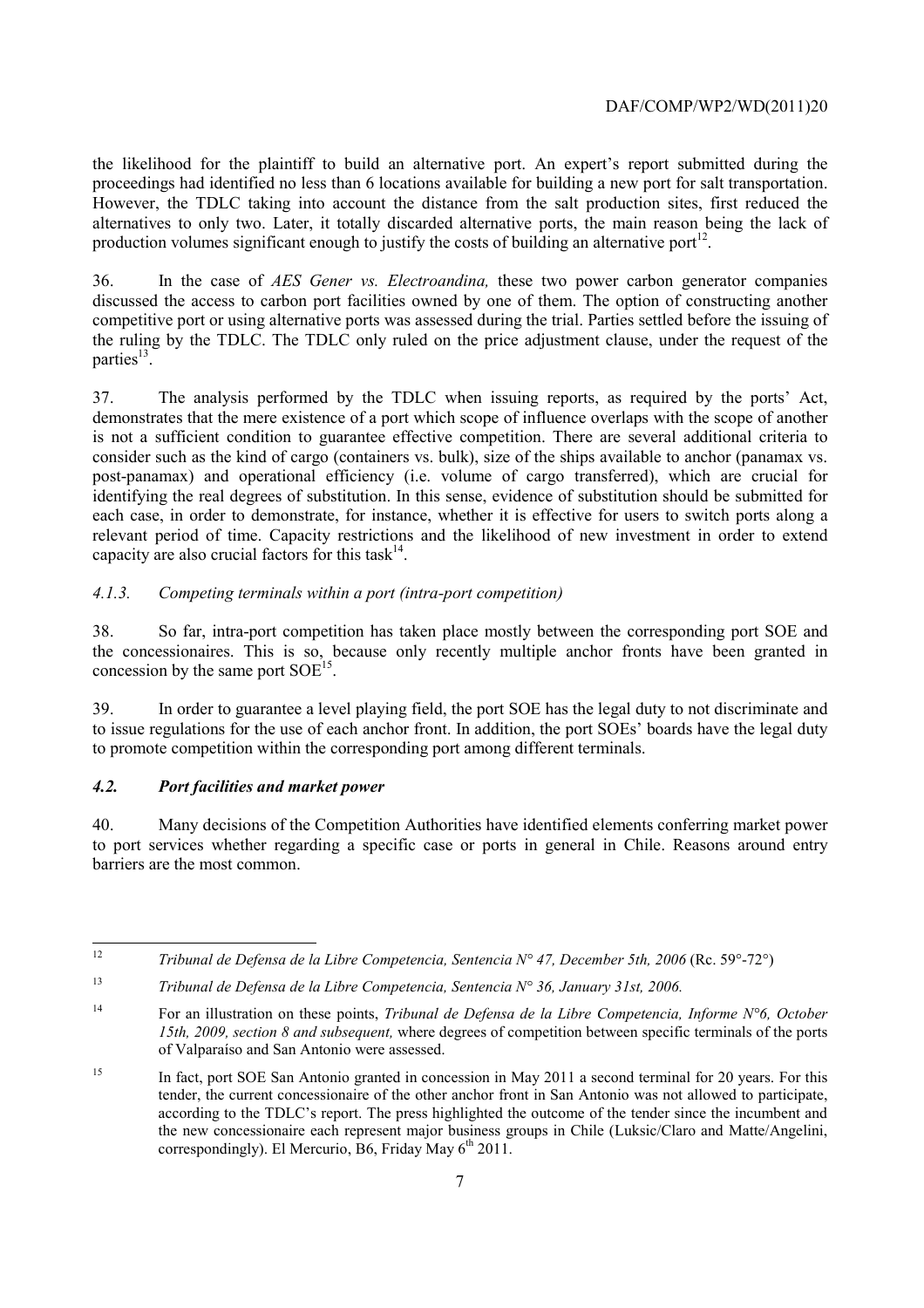## *4.2.1. Entry barriers*

41. The first decision of the Competition Authority under the new publicly-owned ports framework in 1998, identified the following entry barriers for ports' services in Chile: (i) scarcity of natural harbours; (ii) limited availability of areas for extension of supporting services in ports; (iii) the ability of optimizing ports' capacity by means of improving management, which reduces incentives to new entry<sup>16</sup>.

42. In particular, more recently, analyzing the entry conditions for new port services in the administrative region of Valparaíso (where San Antonio and Valparaíso ports are located) the TDLC held that the area has only a few natural harbours for building new ports and, even though it is technically feasible to adapt a new harbour for these purposes, this would imply very high costs (such as building a mole and dredging costs). These being sunk costs, trying to replicate incumbents' facilities was considered highly risky for potential entrants. Moreover, there was no specific project regarding construction of new ports for public use in the Valparaíso region. Thus, the entry of new competitors for port services by means of new ports was unlikely for the short and the medium-run, which was the relevant period for the purposes of constraining the market power of the would-be concessionaire in San Antonio. In addition there were no specific projects aimed at extending Valparaíso or San Antonio ports, other than the long run projects associated with the terminals already granted in concession or the investment projects of the terminals that were about to be granted in concession in San Antonio. Finally, the possibility of current privately-ownedprivately-used ports to turn into publicly-used facilities was also discarded. All the above led the TDLC to conclude the existence of significant entry barriers and to reaffirm that the following tender for concession was the only opportunity for new entry. This justified a careful tender design aimed at ensuring effective *ex post* competition<sup>17</sup>.

43. In *Sal Punta de Lobos* a different kind of entry barrier was identified. Since port facilities in this case were considered as an essential facility for the production and distribution in salt market, the incumbent's abuse, in its right to petition, aimed at obstructing the construction and use of an alternative port, were considered as a strategic or artificial entry barrier raised by the incumbent with the sole purpose of deterring and retarding new entry<sup>18</sup>.

#### **4.3. Harm to competition**

44. In a previous OECD roundtable regarding *harm to competition* our contribution, based on the review of our case law, led us to conclude that Chilean competition authorities do not follow a single theory in terms of harm to competition. In case law, identifying harm to competition seems easier in cartels and exploitative abuses than in exclusionary conducts $19$ .

45. Since most interventions by Competition Authorities regarding port services have taken place on an *ex ante* basis, the approach followed has been mainly structural rather than impact-based.

46. In this sense, avoiding or restricting vertical and horizontal integration as well as minimizing the risk of exploitative abuses by concessionaires against users, appear to be the underlying reasons of several decisions.

 $16\text{ }$ <sup>16</sup> *Comisión Preventiva Central, Dictamen N° 1045, August 21st, 1998, p.24.*

<sup>17</sup> *Tribunal de Defensa de la Libre Competencia, Informe N°6, October 15th, 2009, section 8.4.*

<sup>&</sup>lt;sup>18</sup> *Tribunal de Defensa de la Libre Competencia, Sentencia N° 47, December 5th, 2006 (Rc. 75°-95°)* 

<sup>&</sup>lt;sup>19</sup> "Roundtable on the quantification of Harm to Competition by National Courts and Competition Agencies." Note by the Delegation of Chile, February, 2011.